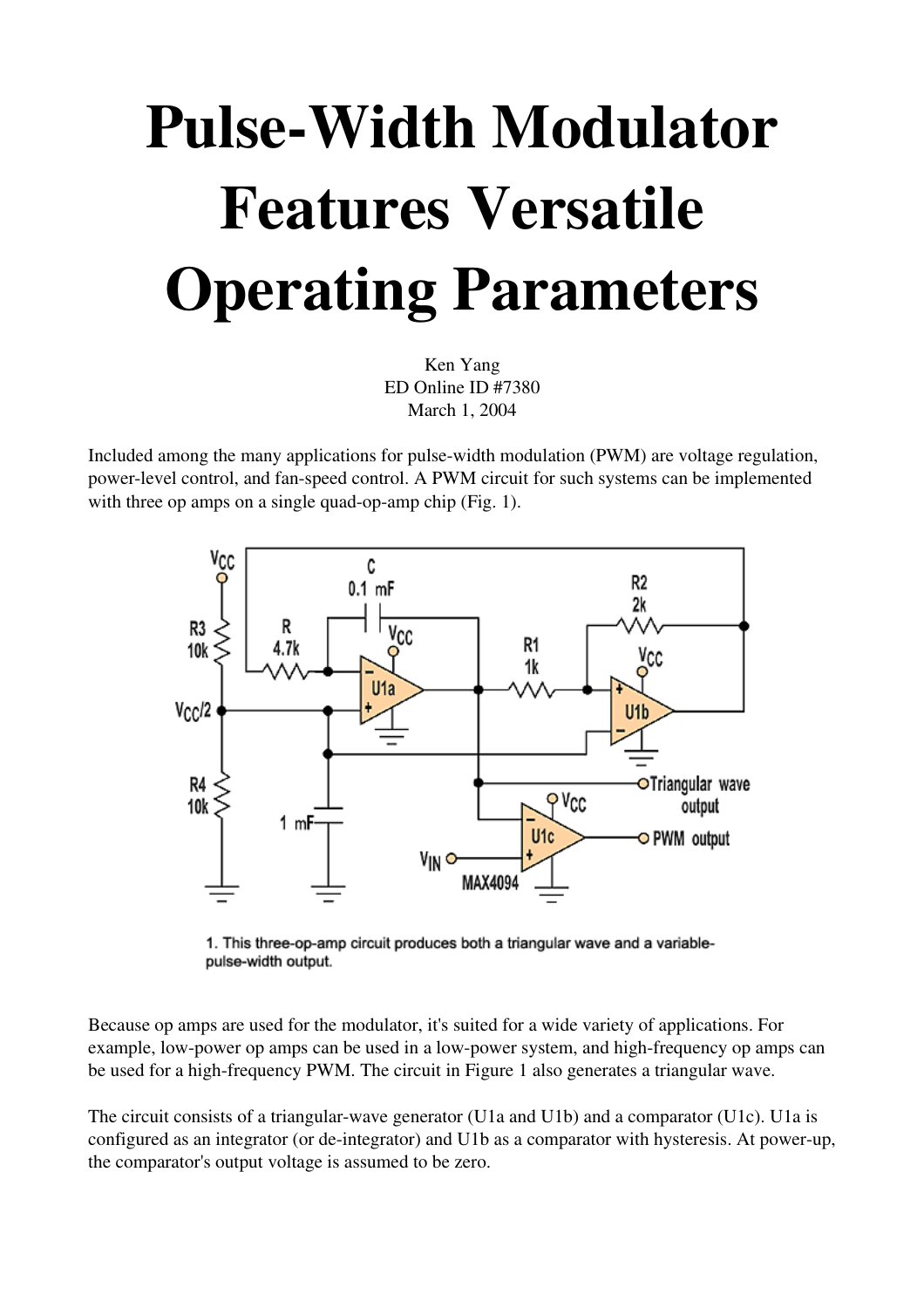U1a's noninverting input is biased at  $V_{\rm CC}/2$ . A virtual connection between the inverting and noninverting inputs allows a constant current through R equal to  $I = V_{CC}/2R$ , which charges capacitor C. Thus, the U1A integrator output increases linearly with time. When it reaches  $0.75$  V<sub>cc</sub>, the comparator output (U1b) changes to its maximum output voltage ( $V_{CC}$ ). At that point, the integrator begins to de-integrate, causing the output voltage to decrease linearly. When it reaches  $0.25$  V<sub>cc</sub>, the comparator output voltage changes to zero, and the cycle repeats. Thus, the integrator output is a triangular wave that swings between the levels of 0.25  $V_{\text{cc}}$  and 0.75  $V_{\text{cc}}$ .

U1c compares the triangular wave against the dc level  $V_{IN}$ . Its output is a square wave, with a duty cycle that varies from 0 to 100% as  $V_{IN}$  varies from 0.25  $V_{CC}$  to 0.75  $V_{CC}$  (Fig. 2).



Time (0.5 ms/div)

2. These waveforms show the circuit's PWM and triangular-wave outputs.

Frequency is determined by R, C, R1, and R2:

 $f = R2/(4RCR1)$ 

where  $R2 > R1$ .

The ratio of R2 and R1 affects the operating frequency and the amplitude of the triangular wave. Given that  $V_{TH}$  is the triangular wave's maximum voltage and  $V_{TL}$  is its minimum voltage, the amplitude swing is:

 $V_{TH} = V_{CC}(R1 + R2)/2R2$ , and

 $V_{TL} = V_{CC}(R2 - R1)/2R2$ ,

where  $R2 > R1$ . Therefore:

 $V_{TH} - V_{TL} = (R1/R2)V_{CC}$  (R2 > R1).